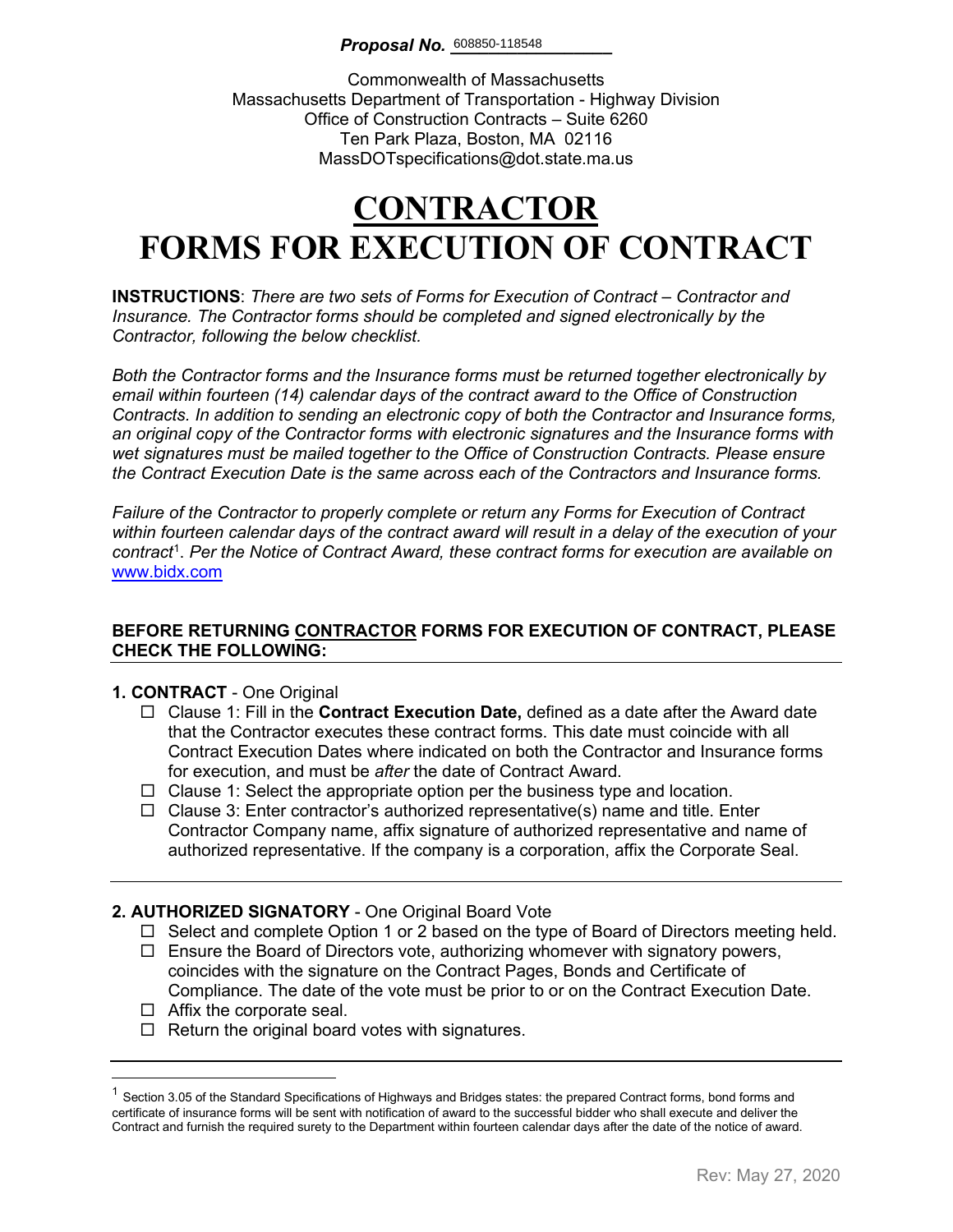### **3. CERTIFICATION OF CONTRACTOR AND MASSDOT** - One Original

- $\Box$  This form is required only on federal aid projects (if provided within Forms for Execution).
- $\Box$  Complete the Certification of Contractor section on the top half of this page. Sign and enter the Contract Execution Date.

#### **4. CERTIFICATE OF COMPLIANCE** - One Original

- $\Box$  Enter authorized signatory name and title, company name, and address for principle place of business.
- $\Box$  Sign, enter title, name, and Contract Execution Date.

#### **5.1 DOCUMENT 00859 CONTRACTOR/SUBCONTRACTOR CERTIFICATION** - One Original

- $\Box$  Enter the prime contractor name and date (must be the contract execution date). The contract number, project number, federal aid number (if applicable), location, and description will be completed by MassDOT. Do not enter a Subcontractor name.
- $\Box$  Complete only Part 1 at this time. Check off documents used for the project. Check the forms required for all *non-*M/W/SDV/DBEs.
	- $\circ$  For all projects (federal aid and non-federal aid), the following Documents are required: 00820, 00821, 00859, 00860
	- o For non-federal aid (NFA) projects, Document 00761 is required in addition to:
		- For Joint Check arrangements, Document B00846 is required.
		- **For Joint Ventures, Document B00847 is required.**
	- o For federal aid (FA) projects:
		- **For Joint Check arrangements, Document B00855 is required.**
		- For Joint Ventures, Document B00856 is required.
		- For trainee(s) requirements (Federal On-the-Job Training), 00875 is required.
- $\Box$  Enter the date. Sign and enter name of authorized signatory of the prime contractor.
- **Do not complete Part 2 Subcontractor Certification at this time.** This section should be completed at a later date following the execution of these contract forms.

#### **5.2 DOCUMENT 00859 CONTRACTOR/SUBCONTRACTOR CERTIFICATION (2nd Copy)** -

One Original (Only Applicable if Contract Includes DBE or M/W/SDVBE Requirements)

- $\Box$  A 2<sup>nd</sup> copy of the Document 00859 is only required if the contract contains federal DBE or state M/W/SDVBE requirements. The  $2^{nd}$  copy should indicate the forms required for all such DBEs or M/W/SDVBEs.
- $\Box$  Enter the prime contractor name and date (must be the contract execution date). The contract number, project number, federal aid number (if applicable), location, and description will be completed by MassDOT. Do not enter a Subcontractor name.
- $\Box$  Complete only Part 1. Check off documents used for the project. If the project has DBE or M/W/SDVBE requirements, the second copy of Document 00859 must indicate required forms for DBEs or M/W/SDVBEs.
	- $\circ$  For all projects (federal aid and non-federal aid), the following Documents are required: 00820, 00821, 00859, 00860
	- o For non-federal aid (NFA) projects, Document 00761 is required in addition to:
		- If there is an M/WBE and/or SDVBE goal, Document 00718 is required
			- **If there is an M/WBE goal, B00842 and B00843 are required**
		- **If there is an SDVBE goal, B00844 and B00845 are required**
		- **For Joint Check arrangements, Document B00846 is required.**
		- **For Joint Ventures, Document B00847 is required.**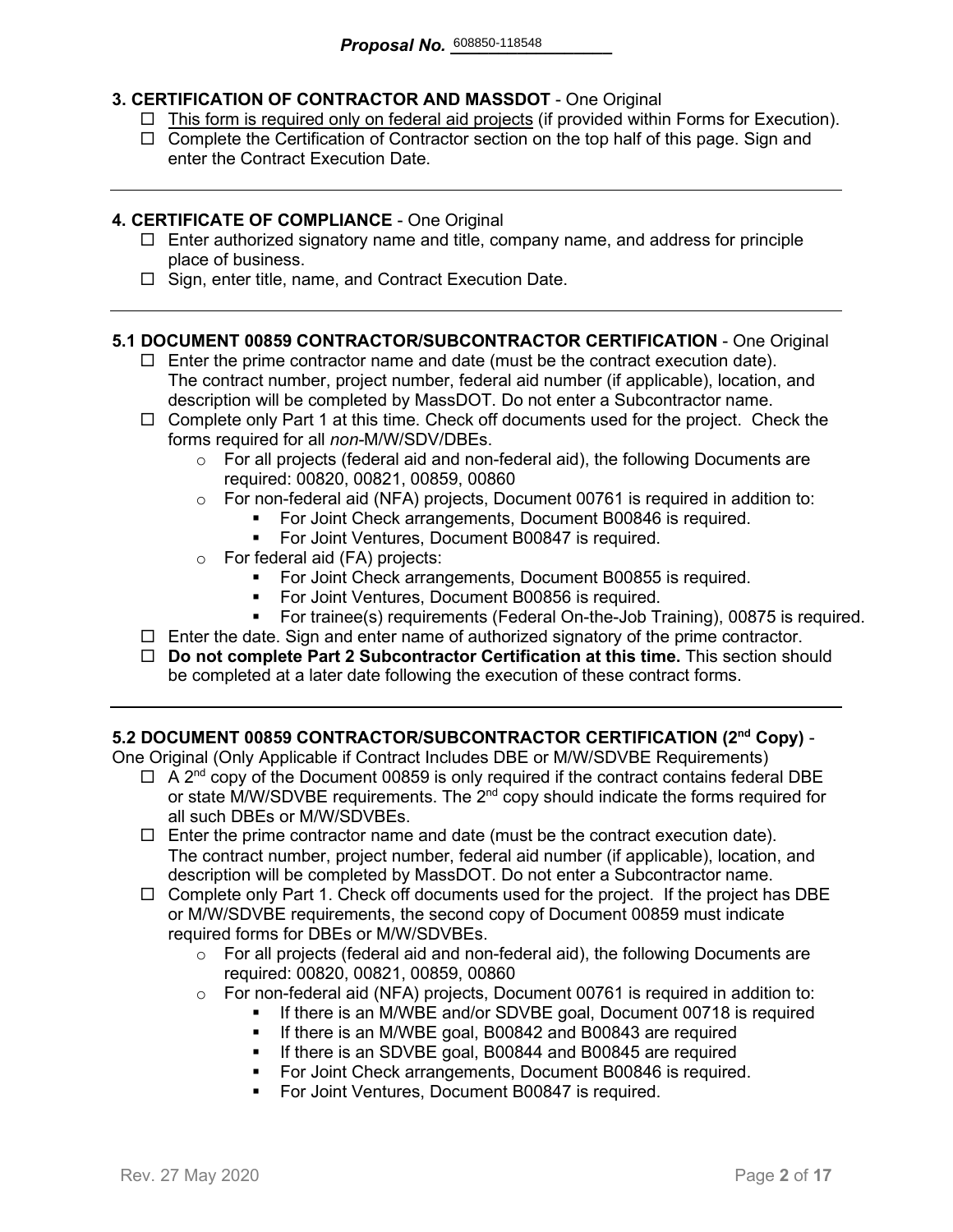- o For federal aid (FA) projects:
	- If there is a DBE goal, Documents 00719, B00853, B00854 are required.
	- For Joint Check arrangements, Document B00855 is required.
	- **For Joint Ventures, Document B00856 is required.**
	- For trainee(s) requirements (Federal On-the-Job Training), 00875 is required.
- $\Box$  Enter the date. Sign and enter name of authorized signatory of the prime contractor.
- **Do not complete Part 2 Subcontractor Certification at this time.** This section should be completed at a later date following the execution of these contract forms.

#### **6. OUT OF STATE CERTIFICATE (SAMPLE)** - One Original

- $\Box$  If your corporation is not located in Massachusetts, an Out of State Certificate certifying that you are eligible to do business in the Commonwealth of Massachusetts must be submitted. This certificate is obtained at the Secretary of State's office, One Ashburton Place, 17th Floor, Boston, MA 02108, (617) 727-9640.
- $\Box$  A digital copy of this certificate must be included together with the electronic submission of the Contractor forms and the Insurance forms, and a paper copy provided by mail with the original Contractor and Insurance forms.
- **7. DIESEL CONSTRUCTION EQUIPMENT DATA SHEET** One Original (If Applicable)
	- $\Box$  Submit a certified list of all applicable Diesel Construction Equipment (DCE) to be utilized on the project and provide the required information for each DCE in tabular form. A standardized form is provided; an electronic file may be submitted.
	- $\Box$  For each piece of DCE, the Contractor must also submit digital color pictures showing the machine and the MassDOT-issued compliance label (with inspection tag number).
	- $\Box$  The Contractor and subcontractor must maintain detailed records of all DCE used on the project, including the duration times the DCE is used on the project site. Records must be available for inspection by MassDOT. The engineer must be immediately notified of any new DCE brought onto the project.
	- $\Box$  For more information on the Diesel Retrofit Specification please visit [www.mass.gov.](https://www.mass.gov/service-details/massdot-diesel-retrofit-specification)

**Complete and sign the Contractor forms electronically, following the checklist. The Contractor forms and the Insurance forms must be returned together electronically by email within fourteen (14) calendar days of the contract award to the Office of Construction Contracts. In addition to sending an electronic copy of both the Contractor and Insurance forms, an original copy of the Contractor forms (with electronic signatures) and Insurance forms (with wet signatures) must be mailed together to the Office of Construction Contracts.**

> Please contact the Office of Construction Contracts with questions at [MassDOTspecifications@dot.state.ma.us.](mailto:MassDOTspecifications@dot.state.ma.us)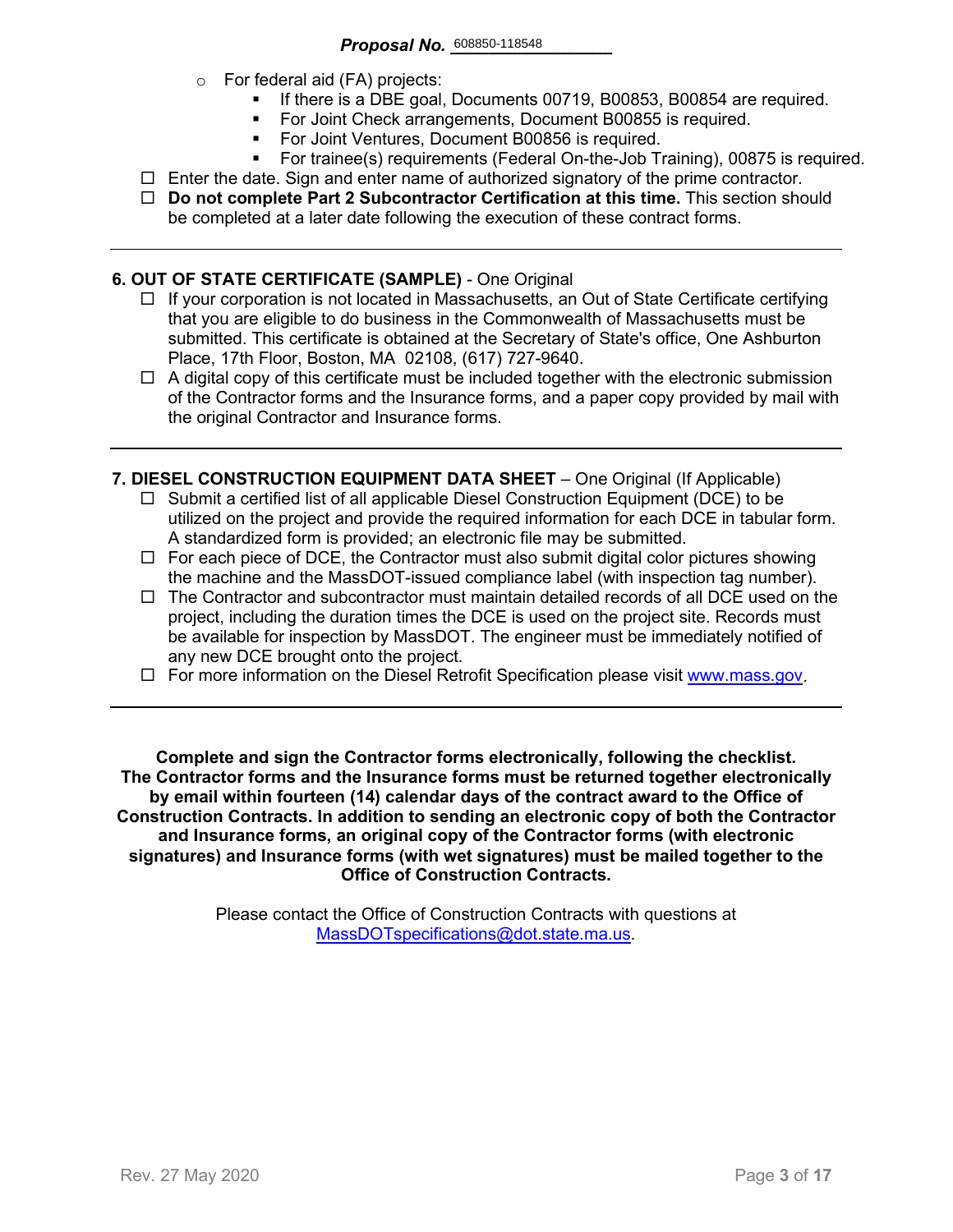### 1. CONTRACT

**Clause 1.** This agreement made **Clause 1.** This agreement made the Commonwealth of Massachusetts, by the Massachusetts Department of Transportation – Highway Division, for the said Commonwealth, and

\_\_\_\_\_\_\_\_\_\_\_\_\_\_\_\_\_\_\_\_\_\_\_\_\_\_\_\_\_\_\_\_\_\_\_\_\_\_\_\_\_\_\_\_\_\_\_\_\_\_\_\_\_\_\_\_\_\_\_\_\_\_\_ (Contractor Name),

| $\Box$ [OPTION 1 – LLC or JV] a                                                  | (Type of Business Structure) |  |
|----------------------------------------------------------------------------------|------------------------------|--|
| registered to do business in the Commonwealth of Massachusetts under MGL Chapter |                              |  |
| 156C and having a usual place of business in                                     |                              |  |
|                                                                                  | (Contractor Town/City),      |  |

\_\_\_\_\_\_\_\_\_\_\_\_\_\_\_\_\_\_\_\_\_\_\_\_\_\_\_\_\_\_\_\_\_\_ (Contractor State), herein called the Contractor.

*or*

| □ [OPTION 2 – In-State Contractor] a _______________________(Type of Business Structure)<br>duly organized under the laws of the Commonwealth of Massachusetts and having a<br>usual place of business in<br>Massachusetts, herein called the Contractor. | (Contractor Town/City),                           |
|-----------------------------------------------------------------------------------------------------------------------------------------------------------------------------------------------------------------------------------------------------------|---------------------------------------------------|
| or                                                                                                                                                                                                                                                        |                                                   |
| $\Box$ [OPTION 3 – Out-of-State Contractor] a                                                                                                                                                                                                             | (Type of Business Structure)                      |
| duly organized under the laws of                                                                                                                                                                                                                          | (Contractor State) and                            |
| registered to do business in the Commonwealth of Massachusetts and having a usual                                                                                                                                                                         | (Contractor Town/City),                           |
| place of business in                                                                                                                                                                                                                                      | (Contractor State), herein called the Contractor. |

Additional Notes:

**Clause 2.** Witnesseth, That the parties to this agreement, each in consideration of the agreements on the part of the other herein contained, do hereby agree, the Commonwealth of Massachusetts for itself, and said Contractor for itself and its successors and assigns as follows: The contractor agrees to furnish all equipment, machinery, tools and labor and furnish and deliver all materials required to be furnished and delivered in and about the improvement and to do and perform all work in

Petersham - Bridge Replacement Br. (Steel) Glen Valley Road over the East Branch Swift River (Project Name)

in strict conformity with the provisions herein contained and of the Notice to Contractors, Proposal and Special Provisions hereto attached, and the applicable Standard Specifications for Highways and Bridges with the plans referred to herein. All said plans, Standard Specifications, Supplemental Specifications, Special Provisions, Notice to Contractors and Proposal are hereby made a part of this contract.

**Clause 3.** In consideration of the foregoing premises the Commonwealth agrees to pay and the Contractor agrees to receive as full compensation for everything furnished and done by the Contractor under this contract, including all work required but not shown on the plans for the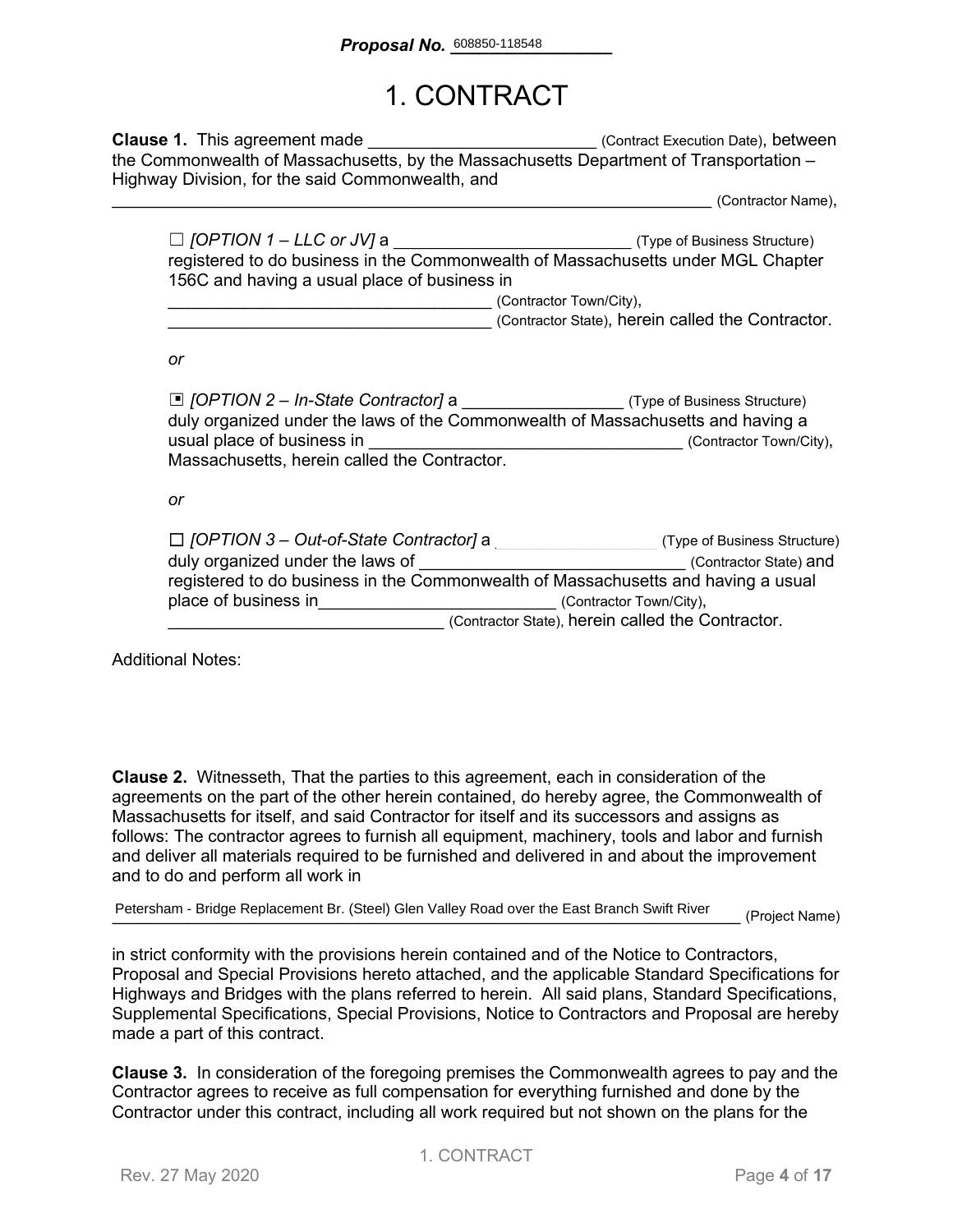items herein mentioned, and also for all loss or damage arising out of the nature of the work aforesaid, or from the action of the elements, or from any delay or from any unforeseen obstruction or difficulty encountered in the prosecution of the work, and for all risks of every description connected with the work, and for all expenses incurred by or in consequence of the suspension or discontinuance of the work as herein specified, and for well and faithfully completing the work, and the whole thereof, as herein provided, such unit prices are set out in the accompanying proposal, and for all work required, for which there is no item in the proposal, such compensation as is provided for in the aforesaid specifications.

On November 1, 2009, the Massachusetts Department of Highways was abolished, and all assets, liabilities, and obligations became those of the Massachusetts Department of Transportation. Anywhere in this contract the terms Commission, Commonwealth, Department of Public Works, Department, Massachusetts Highway Department, MassHighway, Party of the First Part, or any other term intending to mean the former Massachusetts Department of Highways is herein used, it shall be interpreted to mean the Massachusetts Department of Transportation or applicable employee of MassDOT unless the context clearly requires otherwise.

Pursuant to St. 2009, c. 25 "An Act Modernizing the Transportation Systems of the Commonwealth", as amended, the Massachusetts Department of Transportation has by operation of law inherited all rights and obligations pursuant to any contract, and therefore parties to this contract hereby acknowledge and agree that its terms shall be liberally construed and interpreted to maintain the rights and obligations of the Massachusetts Department of Transportation. Furthermore, the parties hereby acknowledge and agree that the transfer of all rights and obligations from the Massachusetts Department of Highways to the Massachusetts Department of Transportation shall not have the effect of altering or eliminating any provision of this contract in a manner that inures to the detriment of the Massachusetts Department of Transportation.

In witness whereof, the said Contractor has caused these presents to be signed in its name and behalf and its corporate seal to be hereto affixed by

\_\_\_\_\_\_\_\_\_\_\_\_\_\_\_\_\_\_\_\_\_\_\_\_\_\_\_\_\_\_\_\_\_\_\_\_\_\_\_\_\_ (Authorized Signatory Name)

|                                                                                                                                                                        | $\alpha$                                         |
|------------------------------------------------------------------------------------------------------------------------------------------------------------------------|--------------------------------------------------|
| its<br><u> 1989 - Johann Barbara, martin amerikan basar dan berasal dalam basa dalam basar dalam basar dalam basar dala</u>                                            | (Authorized Signatory Title)                     |
| thereto duly authorized, and the said Commonwealth has executed these presents by The<br>Massachusetts Department of Transportation on the year and day above written. |                                                  |
| X.<br>Massachusetts Department of Transportation                                                                                                                       | (Authorized Representative Signature)            |
| BY X                                                                                                                                                                   | (Authorized Signature)                           |
|                                                                                                                                                                        | (Authorized Signatory Name)<br>(Contractor Name) |
|                                                                                                                                                                        | <b>Contractor Corporate Seal</b>                 |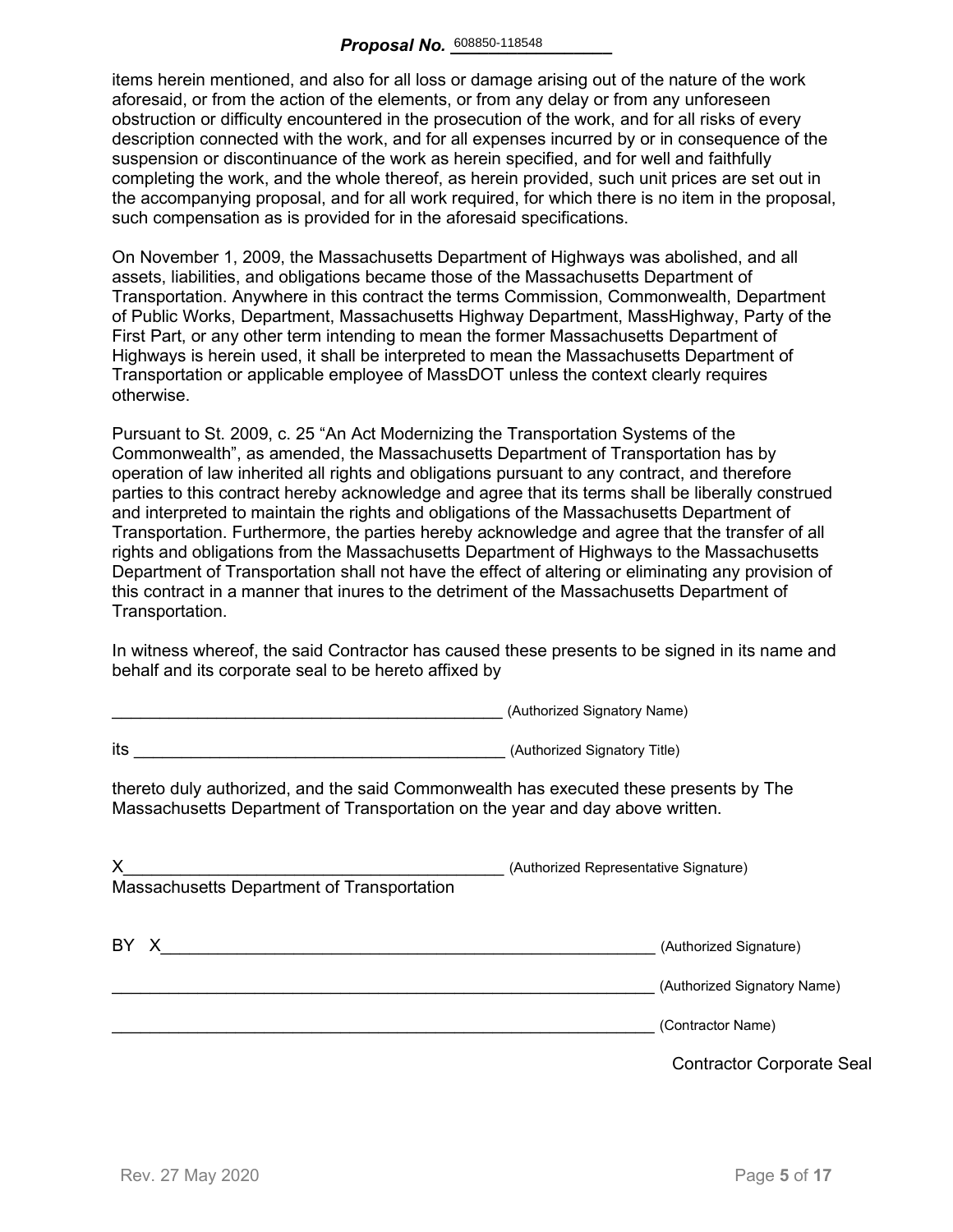# 2. AUTHORIZED SIGNATORY

|    | $\Box$ [Option 1] At a meeting of the Board of Directors of the                                                                                                                                                                                                                                                                                                 |                                  |
|----|-----------------------------------------------------------------------------------------------------------------------------------------------------------------------------------------------------------------------------------------------------------------------------------------------------------------------------------------------------------------|----------------------------------|
|    | (Date of Meeting), at which all the Directors were present or waived notice, it was                                                                                                                                                                                                                                                                             | (Contractor Name) held on        |
|    |                                                                                                                                                                                                                                                                                                                                                                 |                                  |
| or |                                                                                                                                                                                                                                                                                                                                                                 |                                  |
|    | $\Box$ [Option 2] At a regularly called meeting of the Board of Directors of the                                                                                                                                                                                                                                                                                |                                  |
|    |                                                                                                                                                                                                                                                                                                                                                                 | (Contractor Name)                |
|    | held on <u>Netter Alexander (Date of Meeting), at which a quorum was present, it was</u>                                                                                                                                                                                                                                                                        |                                  |
|    |                                                                                                                                                                                                                                                                                                                                                                 |                                  |
|    | (Title of Authorized Signatory) <b>of this company, and</b><br>they are hereby authorized to execute contracts and bonds in the name and behalf of said<br>company, and affix its corporate seal thereto; and such execution of any contract or obligation in<br>Authorized Signatory) under seal of this company shall be valid and binding upon this company. |                                  |
|    | A True Copy Attest:                                                                                                                                                                                                                                                                                                                                             |                                  |
|    |                                                                                                                                                                                                                                                                                                                                                                 |                                  |
|    | (Clerk Name) (Clerk Name)                                                                                                                                                                                                                                                                                                                                       |                                  |
|    | Later Charles (Place of Business)                                                                                                                                                                                                                                                                                                                               |                                  |
|    | (Business Address)                                                                                                                                                                                                                                                                                                                                              |                                  |
|    | (Contract Execution Date)                                                                                                                                                                                                                                                                                                                                       |                                  |
|    |                                                                                                                                                                                                                                                                                                                                                                 |                                  |
|    | <u> 1989 - Johann Barn, fransk politik (d. 1989)</u>                                                                                                                                                                                                                                                                                                            | (Contractor Name) and that       |
|    |                                                                                                                                                                                                                                                                                                                                                                 |                                  |
|    |                                                                                                                                                                                                                                                                                                                                                                 |                                  |
|    | the above vote has not been amended or rescinded and remains in full force and as of this date.                                                                                                                                                                                                                                                                 |                                  |
|    | (Clerk Signature)                                                                                                                                                                                                                                                                                                                                               |                                  |
|    |                                                                                                                                                                                                                                                                                                                                                                 | <b>Contractor Corporate Seal</b> |
|    |                                                                                                                                                                                                                                                                                                                                                                 |                                  |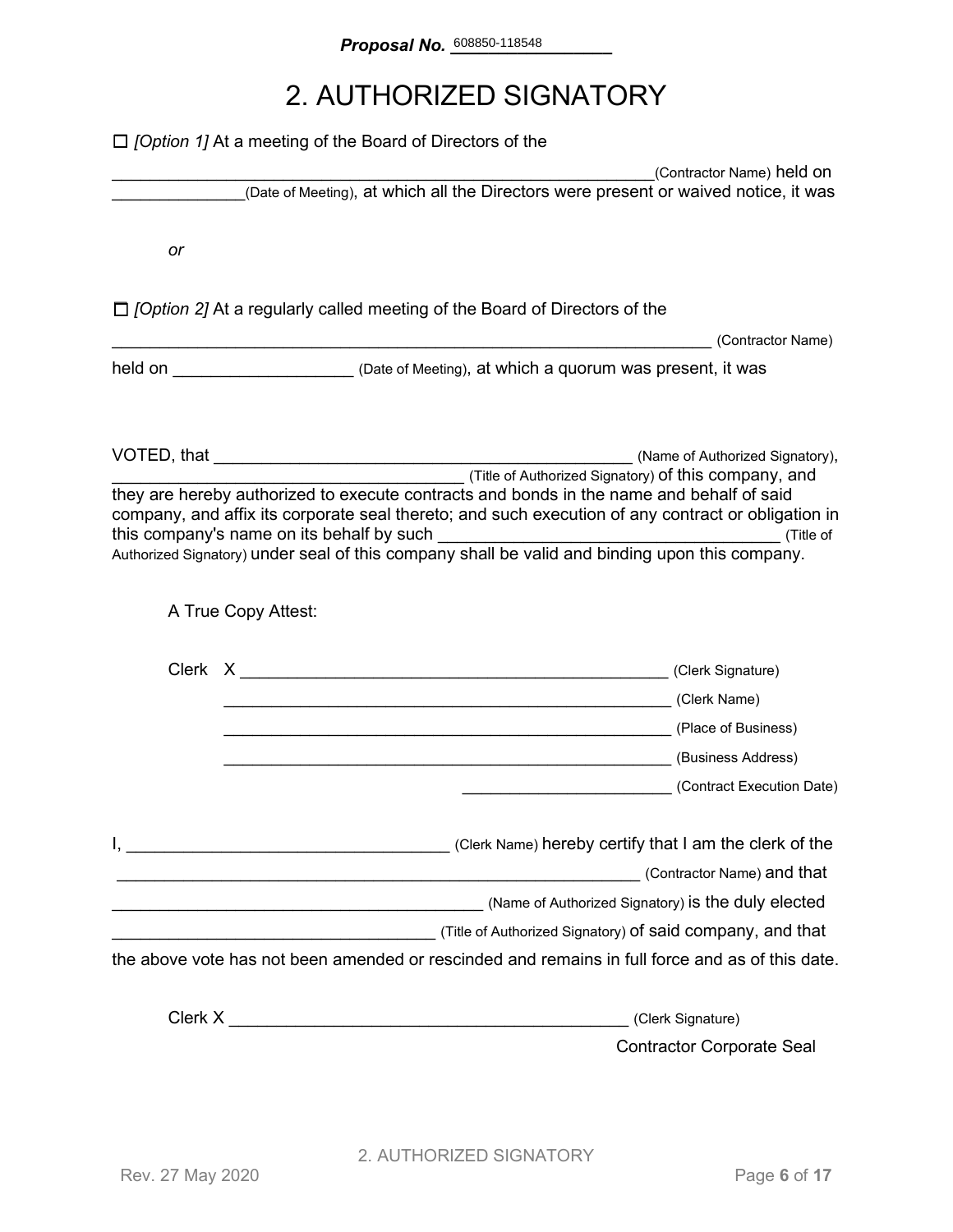State Contract No. Federal Aid Project<br>State **MASSACHUSETTS** 118548 STP(BR-OFF)-003S(230)X

### 3. CERTIFICATION OF CONTRACTOR AND MASSDOT

#### *Certification of Contractor*

| I hereby certify that I am the                    | (Authorized Signatory Title) |
|---------------------------------------------------|------------------------------|
| and duly authorized representative of the firm of |                              |
|                                                   |                              |

\_\_\_\_\_\_\_\_\_\_\_\_\_\_\_\_\_\_\_\_\_\_\_\_\_\_\_\_\_\_\_\_\_\_\_\_\_\_\_\_\_\_\_\_\_\_\_\_\_\_\_\_\_\_\_\_\_\_\_\_\_\_\_ (Contractor Name)

| whose address is                                            | (Contractor Address) |
|-------------------------------------------------------------|----------------------|
| and that neither I nor the above firm I here represent has: |                      |

- a. employed or retained for a commission, percentage, brokerage contingent fee, or other consideration, any firm or person (other than a bona fide employee working solely for me or the above contractor) to solicit or secure this contract,
- b. agreed, as an express or implied condition for obtaining this contract to employ or retain the services of any firm or person in connection with carrying out the contract;

except as here expressly stated (if any):

I acknowledge that this certificate is to be furnished to the State Highway Department and the Federal Highway Administration U.S. Department of Transportation in connection with this contract involving participation of Federal Aid Highway Funds, and is subject to applicable State and Federal Laws, both criminal and civil.

\_\_\_\_\_\_\_\_\_\_\_\_\_\_\_\_\_\_\_\_\_\_\_\_\_\_\_\_\_\_\_\_\_\_\_\_\_\_\_\_\_\_\_\_\_\_\_\_\_\_\_\_\_\_\_\_\_\_\_\_\_\_\_\_\_\_\_\_\_\_\_\_\_\_\_\_ \_\_\_\_\_\_\_\_\_\_\_\_\_\_\_\_\_\_\_\_\_\_\_\_\_\_\_\_\_\_\_\_\_\_\_\_\_\_\_\_\_\_\_\_\_\_\_\_\_\_\_\_\_\_\_\_\_\_\_\_\_\_\_\_\_\_\_\_\_\_\_\_\_\_\_\_

| Signature X |                        | )ate |                           |
|-------------|------------------------|------|---------------------------|
|             | (Authorized Signature) |      | (Contract Execution Date) |

#### *Certification of MassDOT – Highway Division*

I hereby certify that I am the Chief Engineer of the MassDOT – Highway Division of the Commonwealth of Massachusetts and the above contracting firm or his representative has not been required, directly or indirectly as an express or implied condition in connection with obtaining and carrying out this contract to

- a. employ or retain, or agree to employ or retain, any firm or person or
- b. pay, or agree to pay, to any firm or person, or organization, any fee, contribution, donation or consideration of any kind;

except as here expressly state (if any):

I acknowledge that this certificate is to be furnished to the Federal Highway Administration U.S. Department of Transportation in connection with this contract involving participation of Federal Aid Highway Funds, and is subject to applicable State and Federal Laws, both criminal and civil.

\_\_\_\_\_\_\_\_\_\_\_\_\_\_\_\_\_\_\_\_\_\_\_\_\_\_\_\_\_\_\_\_\_\_\_\_\_\_\_\_\_\_\_\_\_\_\_\_\_\_\_\_\_\_\_\_\_\_\_\_\_\_\_\_\_\_\_\_\_\_\_\_\_\_\_\_ \_\_\_\_\_\_\_\_\_\_\_\_\_\_\_\_\_\_\_\_\_\_\_\_\_\_\_\_\_\_\_\_\_\_\_\_\_\_\_\_\_\_\_\_\_\_\_\_\_\_\_\_\_\_\_\_\_\_\_\_\_\_\_\_\_\_\_\_\_\_\_\_\_\_\_\_.

Date \_\_\_\_\_\_\_\_\_\_\_\_\_\_\_\_ Signature X\_\_\_\_\_\_\_\_\_\_\_\_\_\_\_\_\_\_\_\_\_\_\_\_\_\_\_\_\_\_\_\_\_\_\_\_\_\_\_\_\_\_\_\_\_\_

3. CERTIFICATION OF CONTRACTOR AND MASSDOT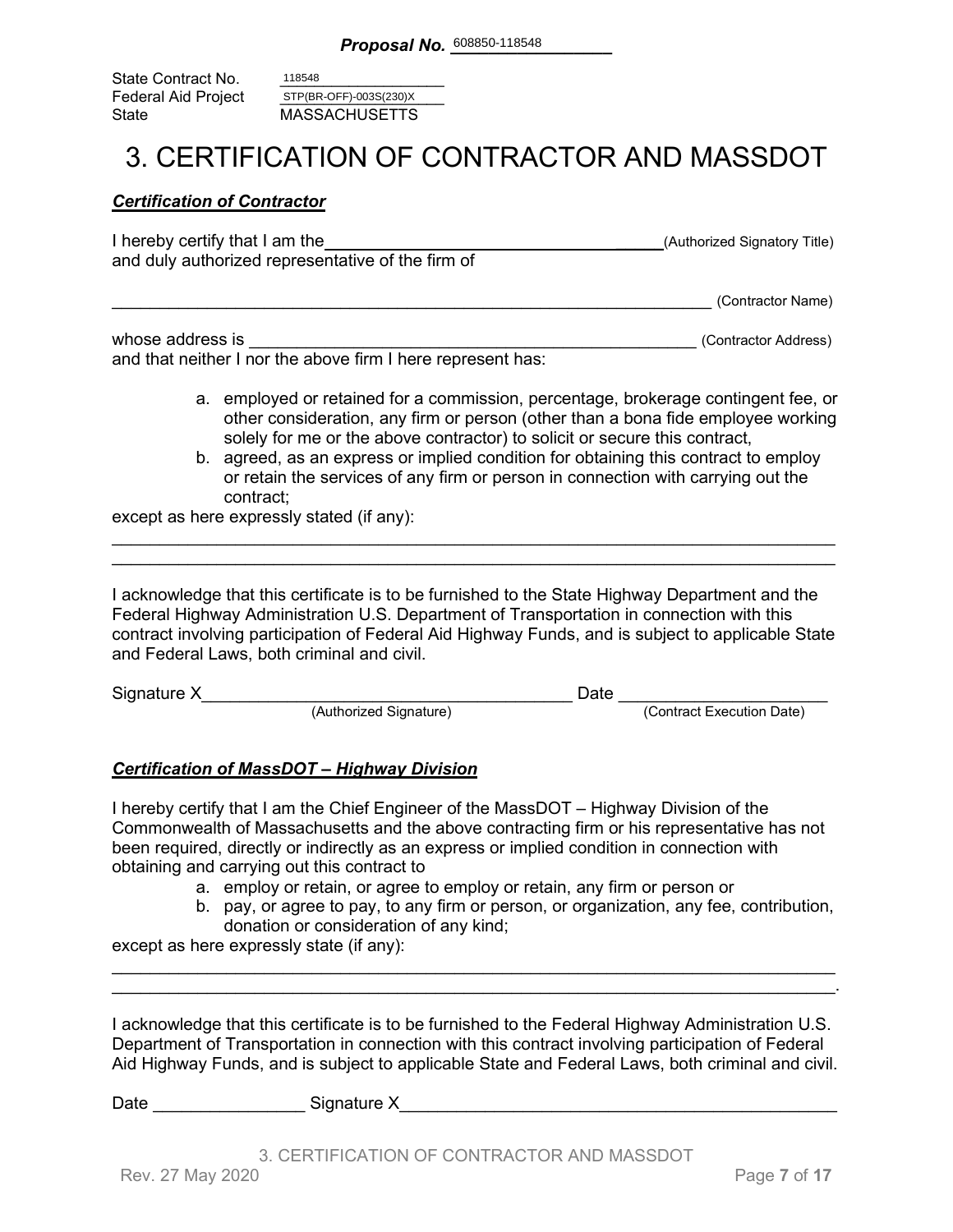|                                     | (Name of Authorized Signatory),                          |
|-------------------------------------|----------------------------------------------------------|
|                                     | (Title of Authorized Signatory) authorized signatory for |
|                                     | (Legal Contractor Name) whose principal place of         |
| business is at                      | (Contractor Address)                                     |
| and Contractor Vendor/Customer Code | (Contractor Vendor/Customer Code)                        |

do hereby certify, under the pains and penalties of perjury, that the aforementioned Contractor has complied and will continue to comply with all applicable laws, regulations, Executive Orders and policies, including, but not limited to, the following:

#### *STATE TAX COMPLIANCE*

All laws of the Commonwealth relating to taxes, including Section 36 of Chapter 233 of the Acts of 1983, amending Section of 49A (b), of Chapter 62C, General Laws;

#### *MASSACHUSETTS EMPLOYMENT SECURITY*

All employment security laws of the Commonwealth, including Section 19A (b) of Chapter 151A of the General Laws and all others related to contributions and payments in lieu of contributions;

#### *EXECUTIVE ORDER 481 – PROHIBITING THE USE OF UNDOCUMENTED WORKERS ON STATE CONTRACTS*

Contractor shall not knowingly use undocumented workers in connection with the performance of this Contract; that pursuant to federal requirements, the Contractor shall verify the immigration status of all workers assigned to this Contract, and all subcontracts related thereto, without engaging in unlawful discrimination; and that the Contractor shall not knowingly or recklessly alter, falsify, or accept altered or falsified documents from any such worker(s). The Contractor understands and agrees that breach of any of these terms during the period of each contract may be regarded as a material breach, subjecting the Contractor to sanctions, including but not limited to monetary penalties, withholding of payments, contract suspension or termination.

#### *CONSTRUCTION EQUIPMENT STANDARD – HIGHWAY SPECIFICATION 7.02*

DEP Mass Clean Diesel Program, whereby any and all large non-road (greater than 50 horsepower) diesel construction equipment (DCE) to be used in this contract has emission control devices installed, such as oxidation catalysts or particulate filters, on the exhaust system side of the diesel combustion engine equipment. Contractor further agrees to provide a list of said DCE to the Massachusetts Department of Transportation – Highway Division prior to its actual use in connection with this Contract, including but not limited to the number of vehicles subject to this certification and the number of vehicles retrofitted by vehicle type.

I acknowledge that this certificate is being furnished as a requirement under this Contract, and is subject to applicable, State and Federal Laws, both criminal and civil.

X\_\_\_\_\_\_\_\_\_\_\_\_\_\_\_\_\_\_\_\_\_\_\_\_\_\_\_\_\_\_\_\_\_\_\_ \_\_\_\_\_\_\_\_\_\_\_\_\_\_\_\_\_\_\_\_\_\_\_\_\_\_\_\_\_\_\_\_\_\_\_\_\_\_ Authorized Signature Title of Authorized Signatory

Name of Authorized Signatory **Execution Contract Execution Date**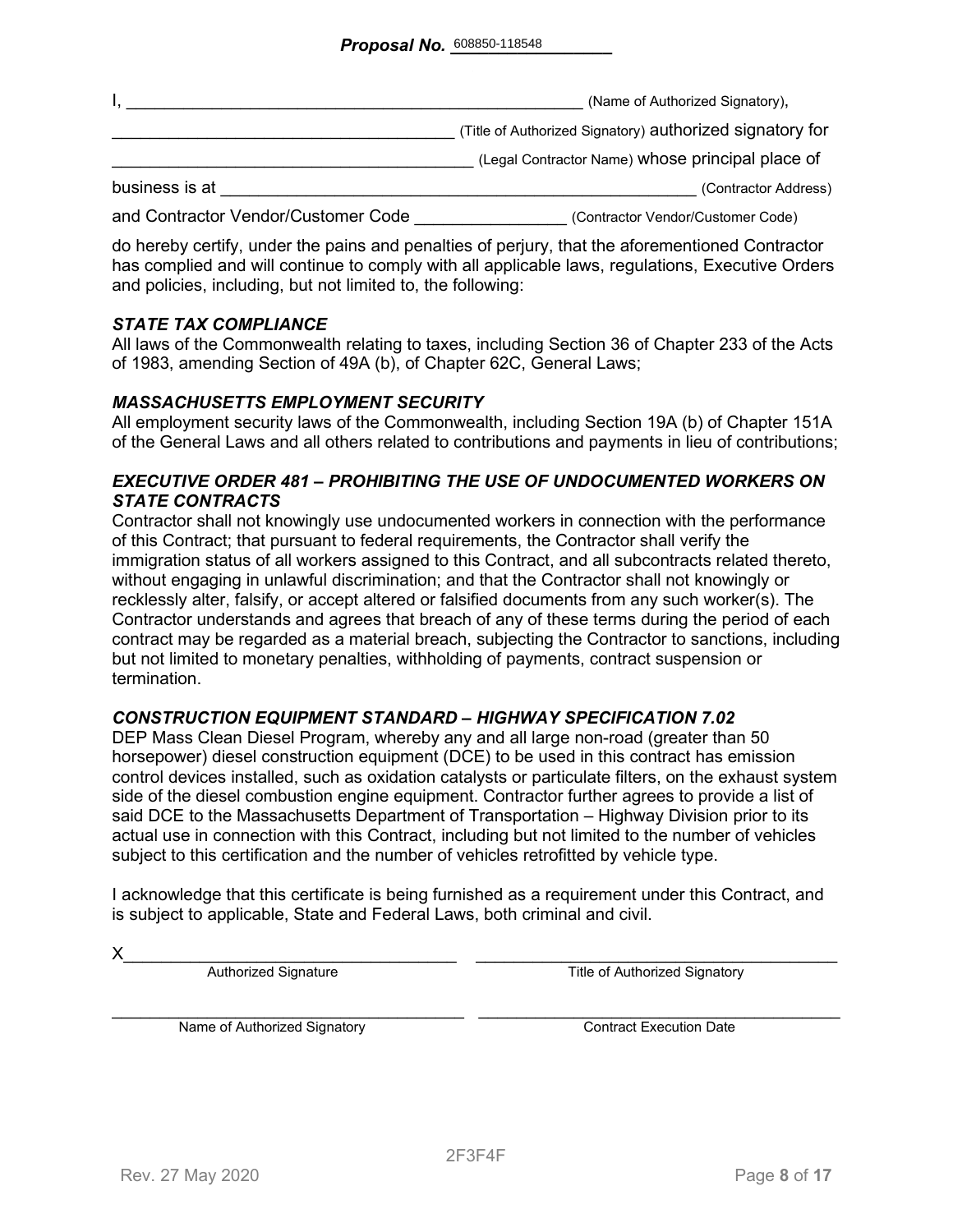### 5.1 DOCUMENT 00859 CONTRACTOR / SUBCONTRACTOR CERTIFICATION FORM ‡

| Contractor: |  |
|-------------|--|
|             |  |

Date:  $\Box$ 

‡This form shall be prepared and submitted to MassDOT for every subcontractor; the Prime Contractor shall ensure that the indicated documents have been given, as applicable, to its Sub-Contractors.

Subcontractor:

Contract No.: 118548 Project No.: 608850 Federal Aid No.: STP(BR-OFF)-003S(230)X

Location:\_\_\_\_\_\_\_\_\_\_\_\_\_\_\_\_\_\_\_\_\_\_\_\_\_\_\_\_\_\_\_\_\_\_\_\_\_\_\_\_\_\_\_\_\_\_\_\_\_\_\_\_\_\_\_\_\_\_\_\_\_\_\_\_\_\_\_\_\_ Petersham

Project Description: Petersham - Bridge Replacement Br. (Steel) Glen Valley Road over the East Branch Swift River

**PART 1 CONTRACTOR CERTIFICATION:** I hereby certify, as an authorized official of this company, that to the best of my knowledge, information and belief, the company is in compliance with all applicable federal and state laws, rules, and regulations governing fair labor and employment practices, that the company will not discriminate in their employment practices, that the company will make good faith efforts to comply with the minority employee and women employee workforce participation ratio goals and specific affirmative action steps contained in Contract Document 00820 Commonwealth of Massachusetts Supplemental Equal Employment Opportunity, Non-Discrimination and Affirmative Action Program, and that the company will comply with the special provisions and documentation indicated below (as checked).

I further hereby certify, as an authorized official of this company, that the special provisions and documentation indicated below (as checked) have been or are included in, and made part of, the Subcontractor Agreement entered into with the firm named above.

|        | This is not a Federally-aided construction project<br>Doc. $#$                                                                                                                     |
|--------|------------------------------------------------------------------------------------------------------------------------------------------------------------------------------------|
|        | 00718 – Participation by Minority Or Women's Business Enterprises and SDVOBE†<br>00761 - Certification Regarding Debarment, Suspension, Ineligibility, and Voluntary               |
|        | Exclusion                                                                                                                                                                          |
|        | 00820 – MA Supplemental Equal Employment Opportunity, Non-Discrimination, and<br><b>Affirmative Action Program</b>                                                                 |
|        | 00821 – Electronic Reporting Requirements, Civil Rights Programs, and Certified<br>Payroll                                                                                         |
|        | 00859 – Contractor/Subcontractor Certification Form (this document)                                                                                                                |
|        | 00860 - MA Employment Laws                                                                                                                                                         |
| $\Box$ | 00861 - Applicable State Wage Rates in the Contract Proposal**                                                                                                                     |
|        | B00842 – MA Schedule of Participation By Minority or Women Business Enterprises<br>(M/WBEs)t                                                                                       |
|        | B00843 - MA Letter of Intent - M/WBEst                                                                                                                                             |
|        | B00844 - Schedule of Participation By SDVOBE                                                                                                                                       |
|        | B00845 - Letter of Intent - SDVOBE                                                                                                                                                 |
|        | B00846 – M/WBE or SDVOBE Joint Check Arrangement Approval Form                                                                                                                     |
|        | B00847 - Joint Venture Affidavit                                                                                                                                                   |
|        | ** Does not apply to Material Suppliers, unless performing work on-site<br>† Applies only if Subcontractor is a M/WBE; only include these forms for the particular M/WBE<br>Entity |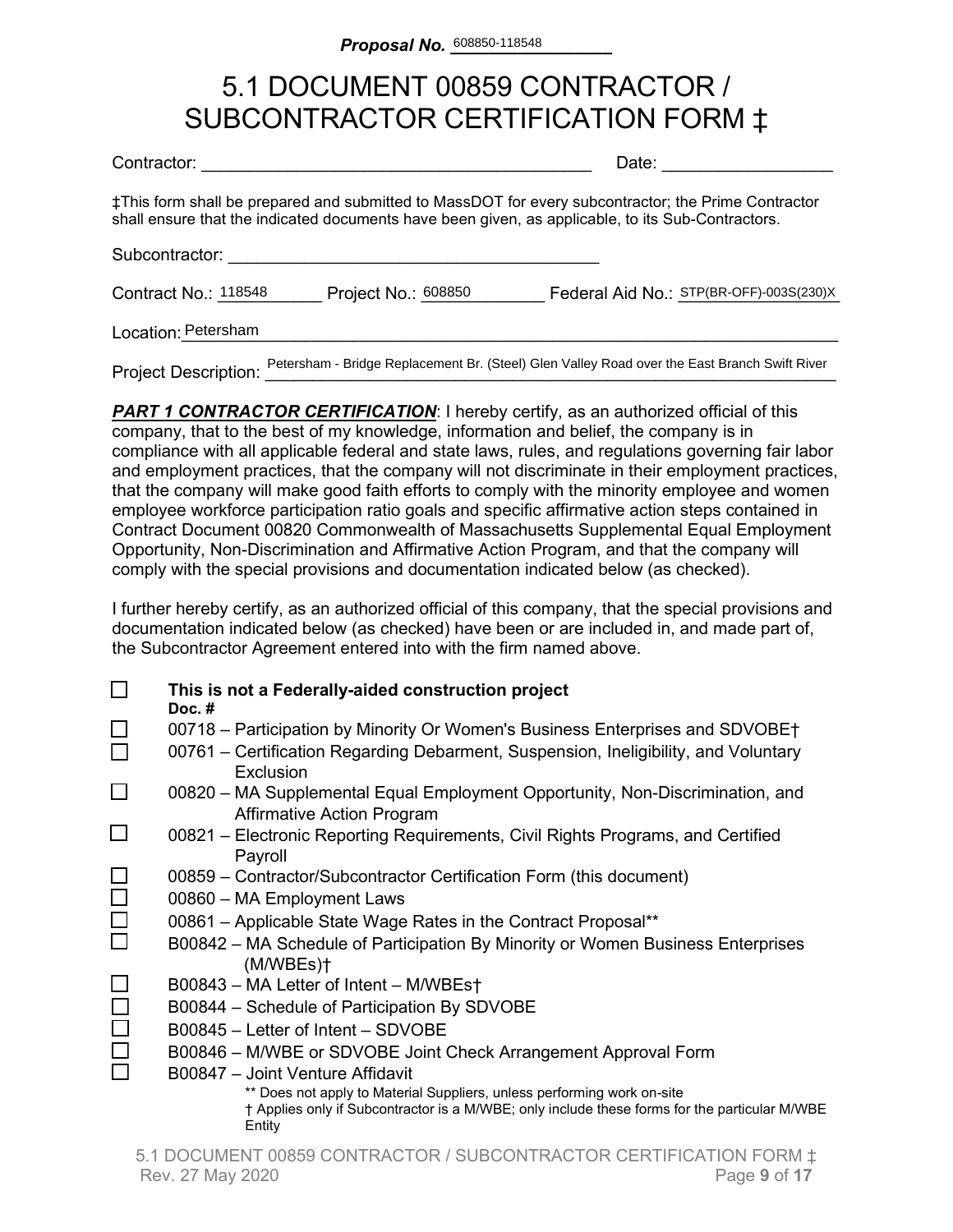|                                                                                       | This is a Federally-aided construction project (Federal Aid Number is present)<br>Doc.#                                                                 |  |  |
|---------------------------------------------------------------------------------------|---------------------------------------------------------------------------------------------------------------------------------------------------------|--|--|
|                                                                                       | 00719 - Special Provisions for Participation by Disadvantaged Business Enterprises†                                                                     |  |  |
|                                                                                       | 00760 – Form FHWA 1273 - Required Contract Provisions for Federal-Aid Construction<br>Contracts                                                         |  |  |
| $\Box$                                                                                | 00820 - MA Supplemental Equal Employment Opportunity, Non-Discrimination and<br><b>Affirmative Action Program</b>                                       |  |  |
|                                                                                       | 00821 – Electronic Reporting Requirements, Civil Rights Programs and Certified Payroll                                                                  |  |  |
|                                                                                       | 00859 - Contractor/Subcontractor Certification Form (this document)                                                                                     |  |  |
|                                                                                       | 00860 - MA Employment Laws                                                                                                                              |  |  |
|                                                                                       | 00870 - Standard Federal Equal Employment Opportunity Construction Contract                                                                             |  |  |
|                                                                                       | Specifications Executive Order 11246, 41 CFR Parts 60-4.2 and 60-4.3                                                                                    |  |  |
|                                                                                       | (Solicitations and Equal Opportunity Clauses)*                                                                                                          |  |  |
| 00875 - Federal Trainee Special Provisions                                            |                                                                                                                                                         |  |  |
|                                                                                       | B00853 - Schedule of Participation by Disadvantaged Business Enterprise†                                                                                |  |  |
|                                                                                       | B00854 - Letter of Intent - DBEst                                                                                                                       |  |  |
|                                                                                       | B00855 - DBE Joint Check Arrangement Approval Form                                                                                                      |  |  |
|                                                                                       | B00856 - Joint Venture Affidavit                                                                                                                        |  |  |
|                                                                                       | 00861 / 00880 - Applicable state and federal wage rates from Contract Proposal**<br>*Applicable only to Contracts or Subcontracts in excess of \$10,000 |  |  |
|                                                                                       | **Does not apply to Material Suppliers, unless performing work on-site                                                                                  |  |  |
|                                                                                       | † Applies only if Subcontractor is a DBE; only include these forms for the particular DBE Entity                                                        |  |  |
| Signed this<br>(Contract Execution Date) Under The Pains And<br>Penalties Of Perjury. |                                                                                                                                                         |  |  |
|                                                                                       |                                                                                                                                                         |  |  |
| X.                                                                                    | (Authorized Signature)                                                                                                                                  |  |  |
|                                                                                       | (Name of Authorized Signatory)                                                                                                                          |  |  |
|                                                                                       | (Title of Authorized Signatory)                                                                                                                         |  |  |

**PART 2 SUBCONTRACTOR CERTIFICATION:** I hereby certify, as an authorized official of this company, that the required documents in Part 1 above were physically incorporated in our Agreement/Subcontract with the Contractor and give assurance that this company will fully comply or make every good faith effort to comply with the same. I further certify that:

- 1. This company recognizes that if this is a Federal-Aid Project, then this Contract is covered by the equal employment opportunity laws administered and enforced by the United States Department of Labor ("USDOL"), Office of Federal Contract Compliance Programs ('OFCCP"). By signing below, we acknowledge that this company has certain reporting obligations to the OFCCP, as specified by 41 CFR Part 60-4.2.
- 2. This company further acknowledges that any contractor with fifty (50) or more employees on a Federal-aid Contract with a value of fifty-thousand (\$50,000) dollars or more must annually file an EEO-1 Report (SF 100) to the EEOC, Joint Reporting Committee, on or before September 30th, each year, as specified by 41 CFR Part 60-1.7a.
- 3. For more information regarding the federal reporting requirements, please contact the USDOL, OFCCP Regional Office, at 1-646-264-3170 or EEO-1, Joint Reporting Committee at 1-866-286-6440. You may also find guidance at: <http://www.dol.gov/ofccp/TAguides/consttag.pdf> or [http://www.wdol.gov/dba.aspx#0.](http://www.wdol.gov/dba.aspx#0)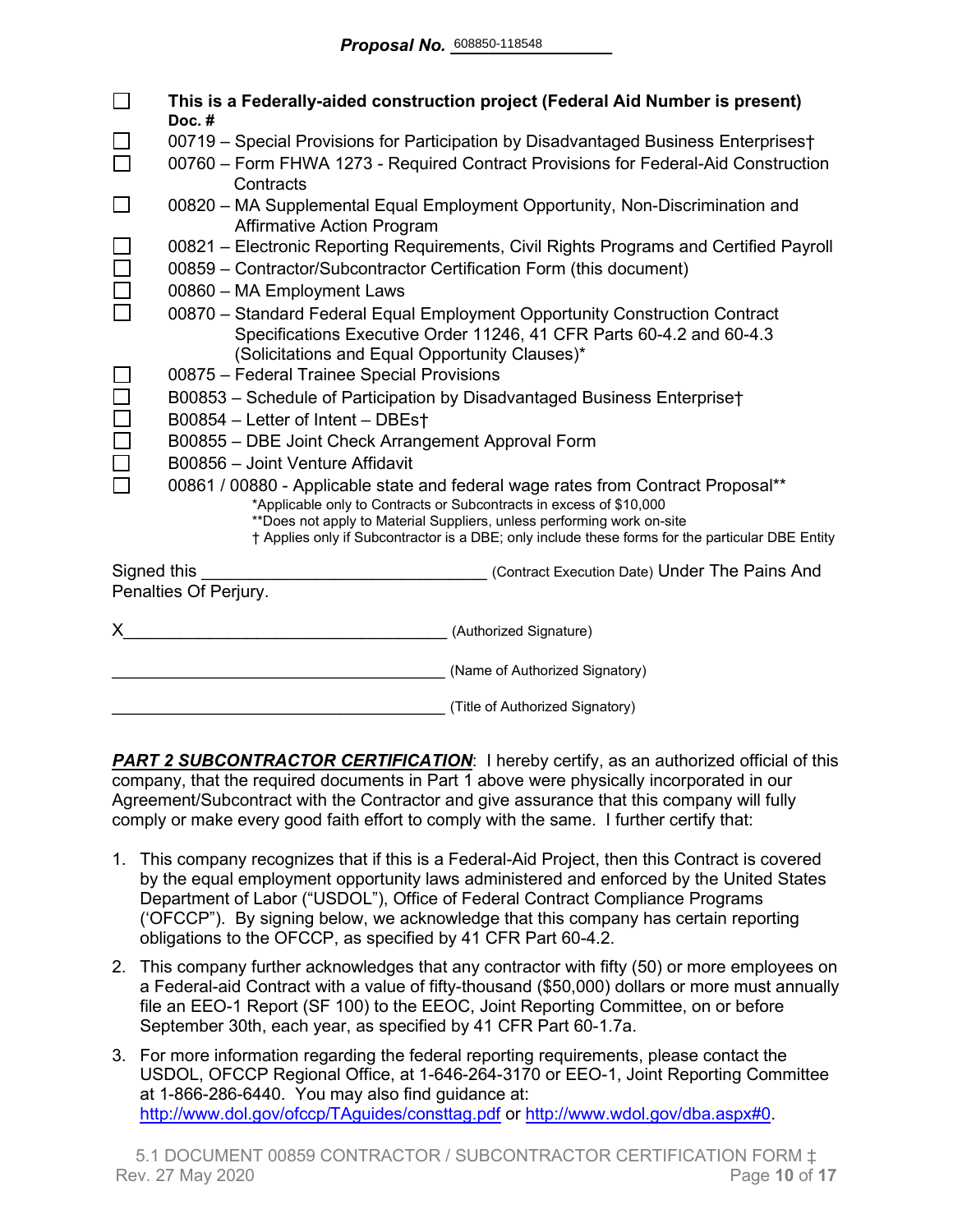- 4. This company  $\Box$  has  $\Box$  has not participated in a previous contract or subcontract subject to the Equal Opportunity clauses set forth in 41 CFR Part 60-4 and Executive Order 11246, and where required, has filed with the Joint Reporting Committee, the Director of the Office of Federal Contract Compliance Programs or the EEO Commission all reports due under the applicable filing requirements.
- 5. This company is in full compliance with applicable Federal and Commonwealth of Massachusetts laws, rules, and regulations and is not currently debarred or disqualified from bidding on or participating in construction contracts in any jurisdiction of the United States. See : http://www.massdot.state.ma.us/Debarred.aspx.
- 6. This company is properly registered and in good standing with the Office of the Secretary of the Commonwealth.

| Signed this<br>And Penalties Of Perjury. | (Subcontractor Certification Date) Under The Pains |
|------------------------------------------|----------------------------------------------------|
| Subcontractor:                           |                                                    |
| Address:                                 | (Authorized Signature)                             |
| Telephone Number:                        |                                                    |
| Federal I.D. Number:                     | (Print Name and Title)                             |
| <b>Estimated Start Date:</b>             |                                                    |
| <b>Estimated Completion Date:</b>        |                                                    |
| <b>Estimated Dollar Amount:</b>          | Date                                               |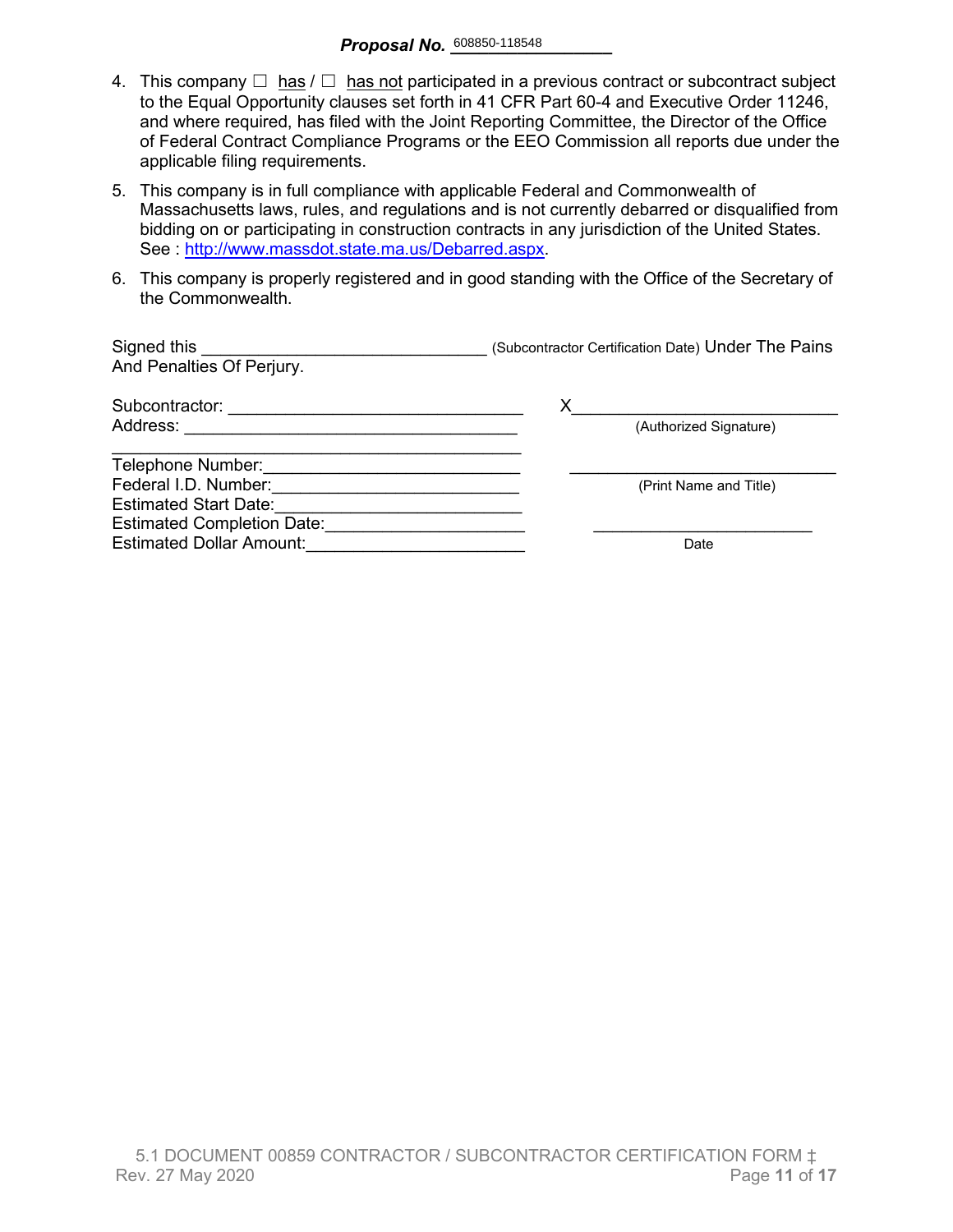# 5.2 DOCUMENT 00859 CONTRACTOR / SUBCONTRACTOR CERT. FORM  $\ddagger$  (2<sup>nd</sup> Copy)

| Contractor:                 | Date:               |                                                                                                                                                                                                          |
|-----------------------------|---------------------|----------------------------------------------------------------------------------------------------------------------------------------------------------------------------------------------------------|
|                             |                     | ‡This form shall be prepared and submitted to MassDOT for every subcontractor; the Prime Contractor<br>shall ensure that the indicated documents have been given, as applicable, to its Sub-Contractors. |
| Subcontractor:              |                     |                                                                                                                                                                                                          |
| Contract No.: 118548        | Project No.: 608850 | Federal Aid No.: STP(BR-OFF)-003S(230)X                                                                                                                                                                  |
| Location: Petersham         |                     |                                                                                                                                                                                                          |
| <b>Project Description:</b> |                     | Petersham - Bridge Replacement Br. (Steel) Glen Valley Road over the East Branch Swift River                                                                                                             |

**PART 1 CONTRACTOR CERTIFICATION:** I hereby certify, as an authorized official of this company, that to the best of my knowledge, information and belief, the company is in compliance with all applicable federal and state laws, rules, and regulations governing fair labor and employment practices, that the company will not discriminate in their employment practices, that the company will make good faith efforts to comply with the minority employee and women employee workforce participation ratio goals and specific affirmative action steps contained in Contract Document 00820 Commonwealth of Massachusetts Supplemental Equal Employment Opportunity, Non-Discrimination and Affirmative Action Program, and that the company will comply with the special provisions and documentation indicated below (as checked).

I further hereby certify, as an authorized official of this company, that the special provisions and documentation indicated below (as checked) have been or are included in, and made part of, the Subcontractor Agreement entered into with the firm named above.

|        | This is not a Federally-aided construction project<br>Doc. $#$                                                                                                                     |
|--------|------------------------------------------------------------------------------------------------------------------------------------------------------------------------------------|
|        | 00718 – Participation by Minority Or Women's Business Enterprises and SDVOBE†<br>00761 – Certification Regarding Debarment, Suspension, Ineligibility, and Voluntary               |
|        | Exclusion                                                                                                                                                                          |
| $\Box$ | 00820 – MA Supplemental Equal Employment Opportunity, Non-Discrimination, and<br><b>Affirmative Action Program</b>                                                                 |
|        | 00821 – Electronic Reporting Requirements, Civil Rights Programs, and Certified<br>Payroll                                                                                         |
|        | 00859 - Contractor/Subcontractor Certification Form (this document)                                                                                                                |
|        | 00860 - MA Employment Laws                                                                                                                                                         |
| $\Box$ | 00861 - Applicable State Wage Rates in the Contract Proposal**                                                                                                                     |
|        | B00842 – MA Schedule of Participation By Minority or Women Business Enterprises<br>(M/WBEs)t                                                                                       |
|        | B00843 - MA Letter of Intent - M/WBEst                                                                                                                                             |
|        | B00844 - Schedule of Participation By SDVOBE                                                                                                                                       |
|        | B00845 – Letter of Intent – SDVOBE                                                                                                                                                 |
|        | B00846 - M/WBE or SDVOBE Joint Check Arrangement Approval Form                                                                                                                     |
|        | B00847 - Joint Venture Affidavit                                                                                                                                                   |
|        | ** Does not apply to Material Suppliers, unless performing work on-site<br>† Applies only if Subcontractor is a M/WBE; only include these forms for the particular M/WBE<br>Entity |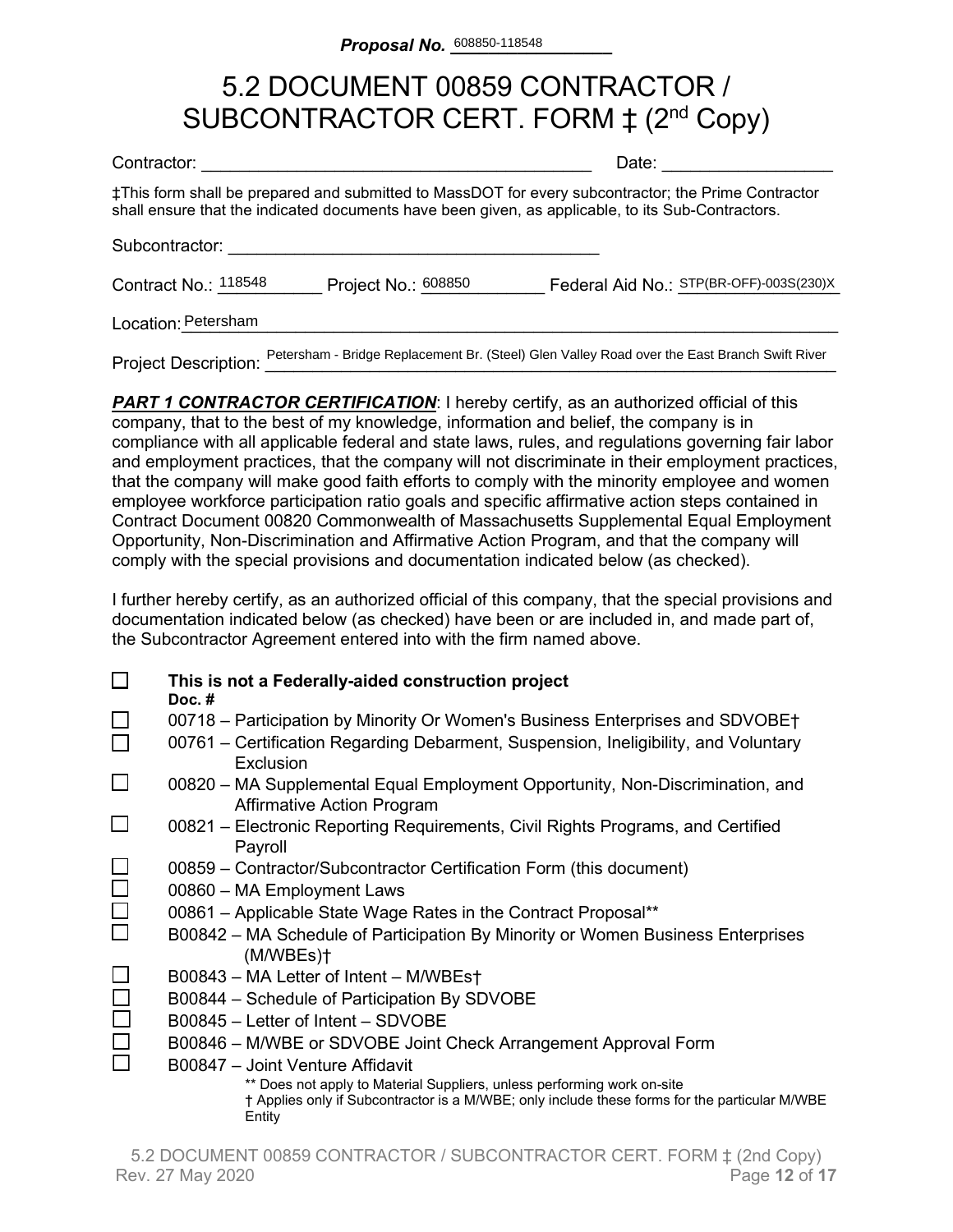|             | This is a Federally-aided construction project (Federal Aid Number is present)<br>Doc.#                                                                                                                                                                                                                                               |  |  |  |  |  |  |  |  |
|-------------|---------------------------------------------------------------------------------------------------------------------------------------------------------------------------------------------------------------------------------------------------------------------------------------------------------------------------------------|--|--|--|--|--|--|--|--|
|             | 00719 - Special Provisions for Participation by Disadvantaged Business Enterprises†                                                                                                                                                                                                                                                   |  |  |  |  |  |  |  |  |
|             | 00760 - Form FHWA 1273 - Required Contract Provisions for Federal-Aid Construction<br>Contracts                                                                                                                                                                                                                                       |  |  |  |  |  |  |  |  |
|             | 00820 – MA Supplemental Equal Employment Opportunity, Non-Discrimination and<br><b>Affirmative Action Program</b>                                                                                                                                                                                                                     |  |  |  |  |  |  |  |  |
|             | 00821 – Electronic Reporting Requirements, Civil Rights Programs and Certified Payroll<br>00859 - Contractor/Subcontractor Certification Form (this document)                                                                                                                                                                         |  |  |  |  |  |  |  |  |
|             | 00860 - MA Employment Laws                                                                                                                                                                                                                                                                                                            |  |  |  |  |  |  |  |  |
|             | 00870 - Standard Federal Equal Employment Opportunity Construction Contract<br>Specifications Executive Order 11246, 41 CFR Parts 60-4.2 and 60-4.3<br>(Solicitations and Equal Opportunity Clauses)*                                                                                                                                 |  |  |  |  |  |  |  |  |
|             | 00875 - Federal Trainee Special Provisions                                                                                                                                                                                                                                                                                            |  |  |  |  |  |  |  |  |
|             | B00853 - Schedule of Participation by Disadvantaged Business Enterprise†                                                                                                                                                                                                                                                              |  |  |  |  |  |  |  |  |
|             | B00854 - Letter of Intent - DBEst                                                                                                                                                                                                                                                                                                     |  |  |  |  |  |  |  |  |
|             | B00855 - DBE Joint Check Arrangement Approval Form                                                                                                                                                                                                                                                                                    |  |  |  |  |  |  |  |  |
|             | B00856 - Joint Venture Affidavit                                                                                                                                                                                                                                                                                                      |  |  |  |  |  |  |  |  |
|             | 00861 / 00880 - Applicable state and federal wage rates from Contract Proposal**<br>*Applicable only to Contracts or Subcontracts in excess of \$10,000<br>**Does not apply to Material Suppliers, unless performing work on-site<br>† Applies only if Subcontractor is a DBE; only include these forms for the particular DBE Entity |  |  |  |  |  |  |  |  |
| Signed this | (Contract Execution Date) Under The Pains And                                                                                                                                                                                                                                                                                         |  |  |  |  |  |  |  |  |
|             | Penalties Of Perjury.                                                                                                                                                                                                                                                                                                                 |  |  |  |  |  |  |  |  |
| X.          | (Authorized Signature)                                                                                                                                                                                                                                                                                                                |  |  |  |  |  |  |  |  |
|             | (Name of Authorized Signatory)                                                                                                                                                                                                                                                                                                        |  |  |  |  |  |  |  |  |
|             | (Title of Authorized Signatory)                                                                                                                                                                                                                                                                                                       |  |  |  |  |  |  |  |  |

**PART 2 SUBCONTRACTOR CERTIFICATION:** I hereby certify, as an authorized official of this company, that the required documents in Part 1 above were physically incorporated in our Agreement/Subcontract with the Contractor and give assurance that this company will fully comply or make every good faith effort to comply with the same. I further certify that:

- 7. This company recognizes that if this is a Federal-Aid Project, then this Contract is covered by the equal employment opportunity laws administered and enforced by the United States Department of Labor ("USDOL"), Office of Federal Contract Compliance Programs ('OFCCP"). By signing below, we acknowledge that this company has certain reporting obligations to the OFCCP, as specified by 41 CFR Part 60-4.2.
- 8. This company further acknowledges that any contractor with fifty (50) or more employees on a Federal-aid Contract with a value of fifty-thousand (\$50,000) dollars or more must annually file an EEO-1 Report (SF 100) to the EEOC, Joint Reporting Committee, on or before September 30th, each year, as specified by 41 CFR Part 60-1.7a.
- 9. For more information regarding the federal reporting requirements, please contact the USDOL, OFCCP Regional Office, at 1-646-264-3170 or EEO-1, Joint Reporting Committee at 1-866-286-6440. You may also find guidance at: <http://www.dol.gov/ofccp/TAguides/consttag.pdf> or [http://www.wdol.gov/dba.aspx#0.](http://www.wdol.gov/dba.aspx#0)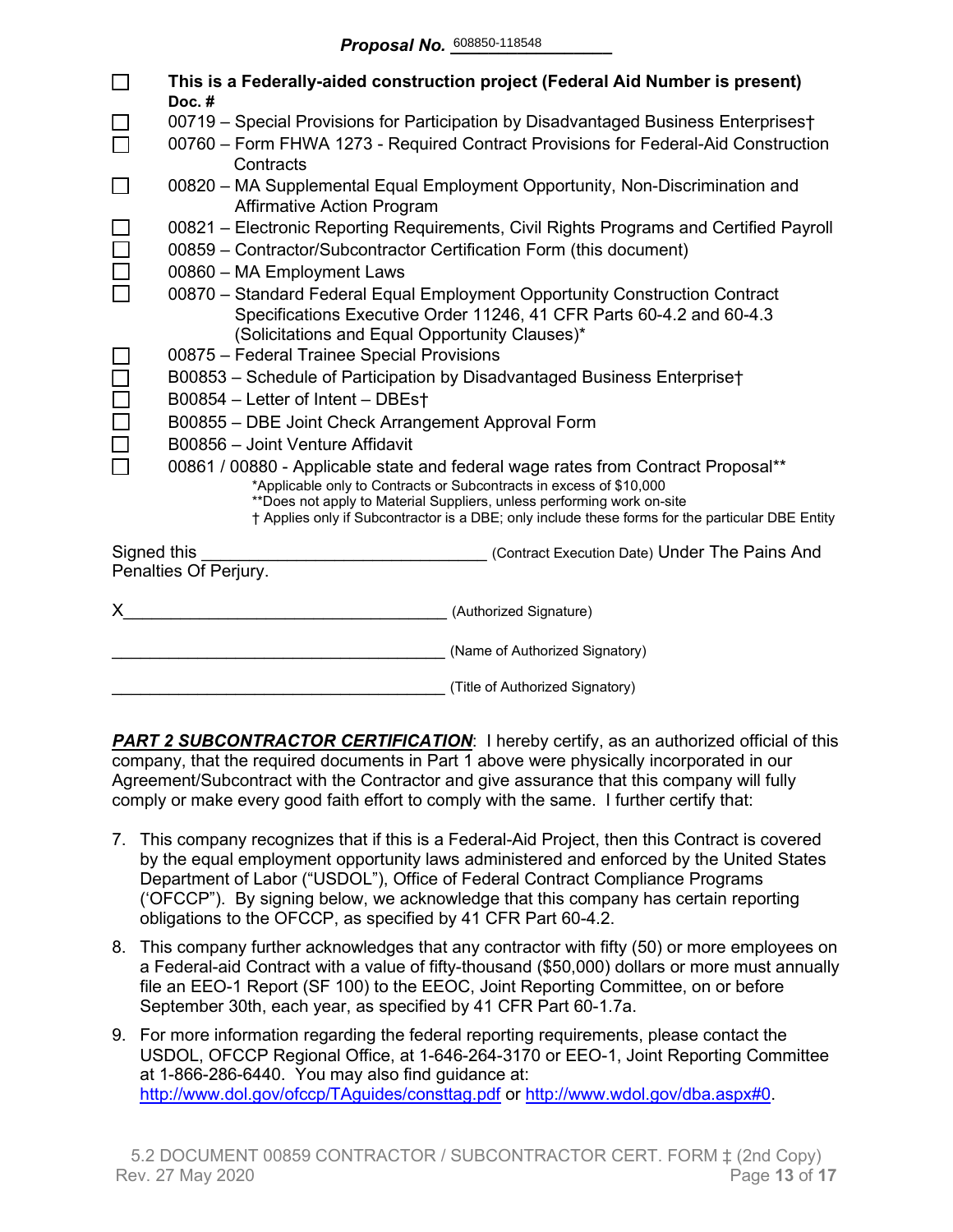- 10. This company  $\Box$  has  $\Box$  has not participated in a previous contract or subcontract subject to the Equal Opportunity clauses set forth in 41 CFR Part 60-4 and Executive Order 11246, and where required, has filed with the Joint Reporting Committee, the Director of the Office of Federal Contract Compliance Programs or the EEO Commission all reports due under the applicable filing requirements.
- 11. This company is in full compliance with applicable Federal and Commonwealth of Massachusetts laws, rules, and regulations and is not currently debarred or disqualified from bidding on or participating in construction contracts in any jurisdiction of the United States. See : [http://www.massdot.state.ma.us/Debarred.aspx.](http://www.massdot.state.ma.us/Debarred.aspx)
- 12. This company is properly registered and in good standing with the Office of the Secretary of the Commonwealth.

| Signed this<br>And Penalties Of Perjury. | (Subcontractor Certification Date) Under The Pains |
|------------------------------------------|----------------------------------------------------|
| Subcontractor:                           | х                                                  |
| Address:                                 | (Authorized Signature)                             |
| Telephone Number:                        |                                                    |
| Federal I.D. Number:                     | (Print Name and Title)                             |
| <b>Estimated Start Date:</b>             |                                                    |
| <b>Estimated Completion Date:</b>        |                                                    |
| <b>Estimated Dollar Amount:</b>          | Date                                               |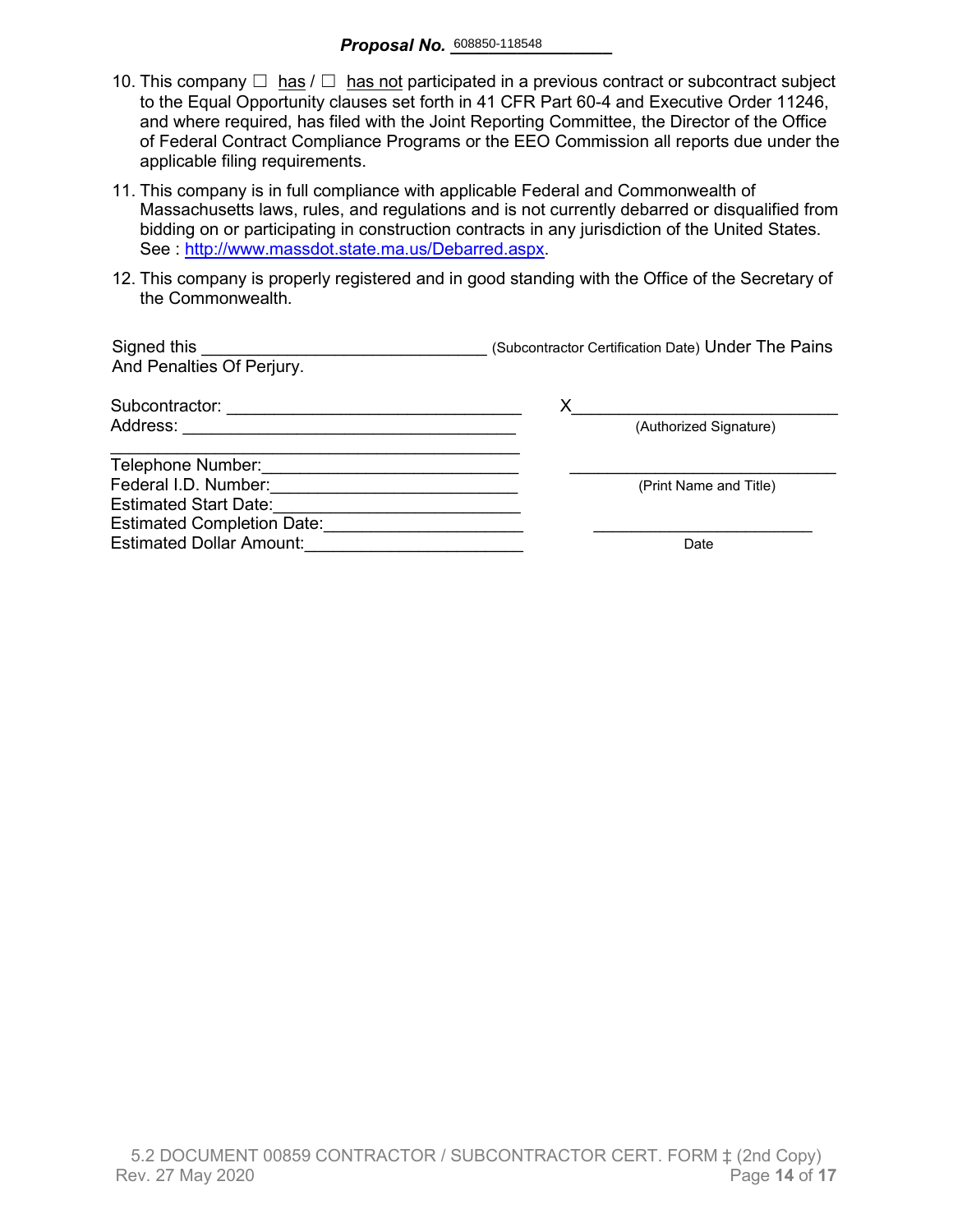# 6. OUT OF STATE CERTIFICATE (SAMPLE)

*\*Must Come from Secretary of State of the Commonwealth of Massachusetts\**

To Whom It May Concern:

I hereby certify that according to the records of this office,

\_\_\_\_\_\_\_\_\_\_\_\_\_\_\_\_\_\_\_\_\_\_\_\_\_\_\_\_\_\_\_\_\_\_\_\_\_\_\_\_\_\_\_\_ (Company Name)

a corporation organized under the laws of \_\_\_\_\_\_\_\_

(State Organized Under)

on **on Example 2** was qualified to do business in this Commonwealth on (Date Qualified to do Business in MA)

(Date of Qualification Inquiry) under the provisions of the General Laws, and I further certify (Date of Qualification Inquiry)

that said corporation is still qualified to do business in this Commonwealth.

I also certify that said corporation is not delinquent in the filing of any annual reports required to date.

In testimony of which, I have hereunto affixed the Great Seal of the Commonwealth on the date first above written.

*X*<br>(Signature of Secretary of State) **Alternative State Seal State Seal Alternative State** 

Certificate Number: \_\_\_\_\_\_\_\_\_\_\_\_\_\_\_\_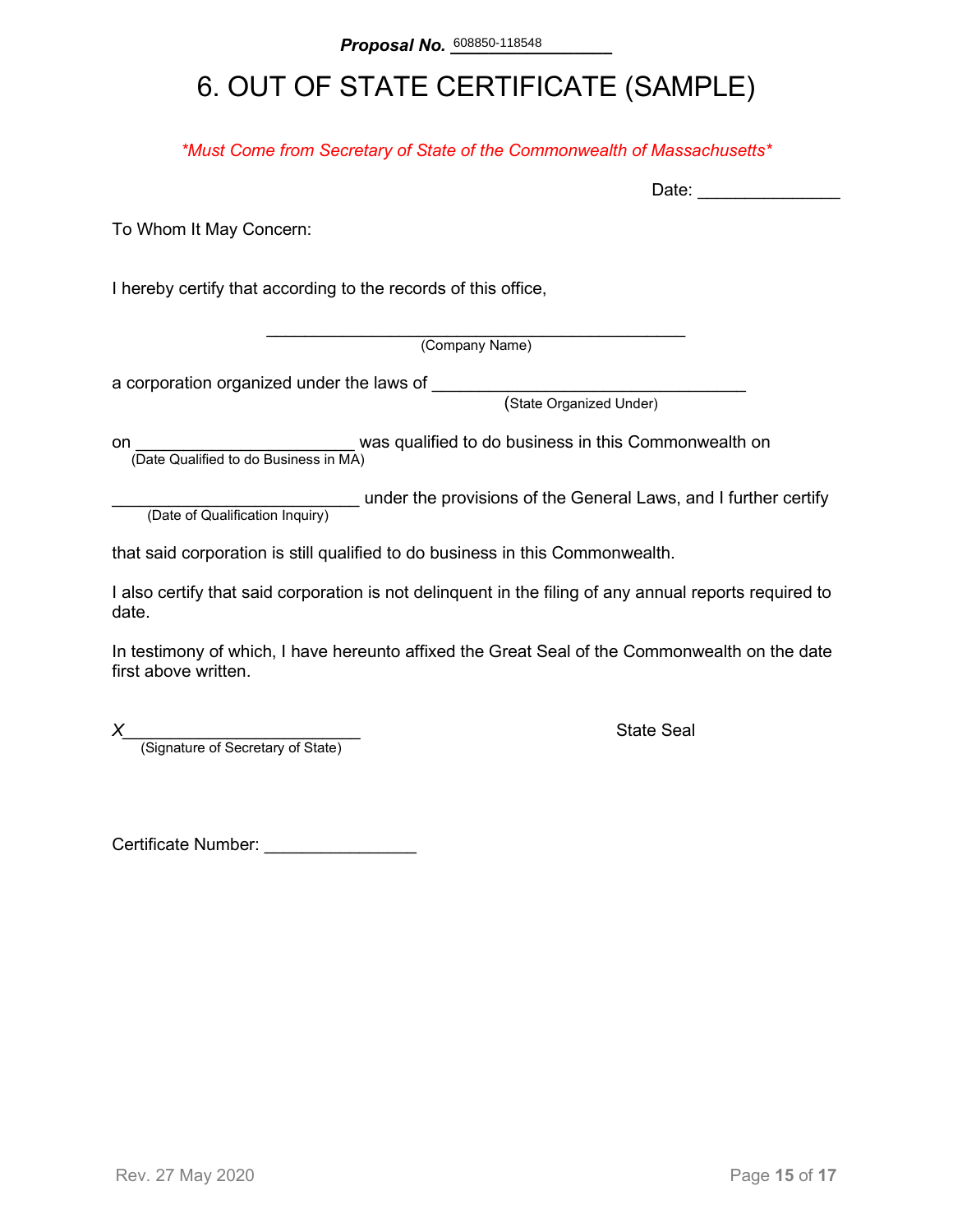### 7. DIESEL CONSTRUCTION EQUIPMENT DATA SHEET

Contractor Name: <u>Contractor Name:</u> Exercise Contract No: 218548 Contract No: 118548

Project Name: <u>Swift River Change Reparement Bit (creer</u>, crementary reasons the East Branch Change. Non-Location: Petersham Petersham - Bridge Replacement Br. (Steel) Glen Valley Road over the East Branch Project Name: Swift River

| Equipment<br><b>Type</b> | Own<br>Rent | Equipment<br><b>Make</b> | Equipment<br>Model &<br>Year | <b>Fuel Type</b> | Equipment<br><b>VIN</b> | Equipment<br><b>HP Rating</b> | ECD Type<br>DOC/DPF | <b>ECD</b><br>Manufact. | <b>ECD</b><br><b>Make</b> | <b>ECD</b><br><b>Model</b> | <b>ECD</b><br>Cert. | <b>ECD Install</b><br><b>Date</b> |
|--------------------------|-------------|--------------------------|------------------------------|------------------|-------------------------|-------------------------------|---------------------|-------------------------|---------------------------|----------------------------|---------------------|-----------------------------------|
|                          |             |                          |                              |                  |                         |                               |                     |                         |                           |                            |                     |                                   |
|                          |             |                          |                              |                  |                         |                               |                     |                         |                           |                            |                     |                                   |
|                          |             |                          |                              |                  |                         |                               |                     |                         |                           |                            |                     |                                   |
|                          |             |                          |                              |                  |                         |                               |                     |                         |                           |                            |                     |                                   |
|                          |             |                          |                              |                  |                         |                               |                     |                         |                           |                            |                     |                                   |
|                          |             |                          |                              |                  |                         |                               |                     |                         |                           |                            |                     |                                   |
|                          |             |                          |                              |                  |                         |                               |                     |                         |                           |                            |                     |                                   |
|                          |             |                          |                              |                  |                         |                               |                     |                         |                           |                            |                     |                                   |